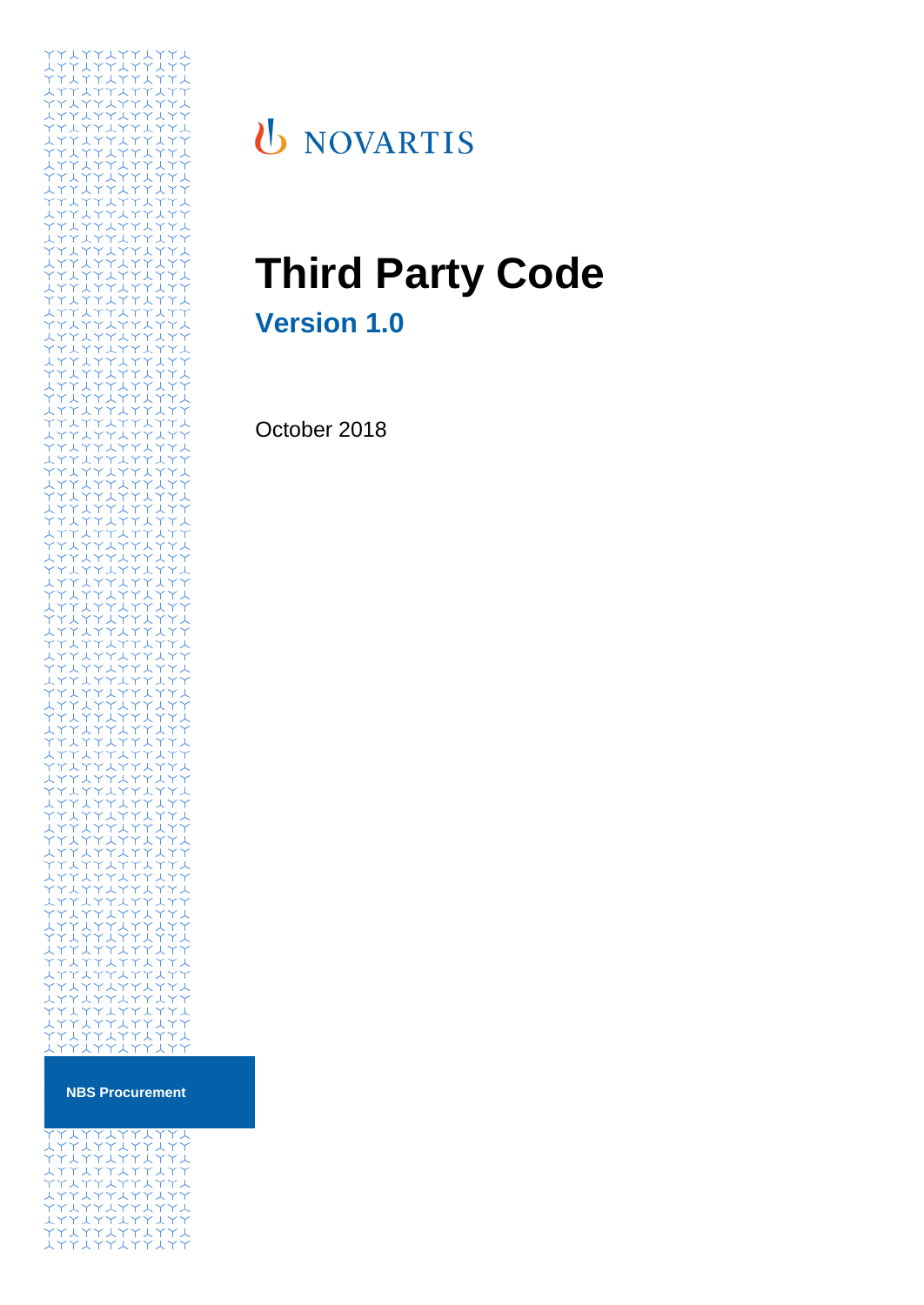## **Contents**

| 1            |                                                              |  |  |  |  |
|--------------|--------------------------------------------------------------|--|--|--|--|
|              | 1.1<br>1.2<br>1.3<br>1.4<br>1.5<br>1.6                       |  |  |  |  |
| $\mathbf{2}$ |                                                              |  |  |  |  |
|              | 2.1<br>2.2<br>2.3<br>2.4                                     |  |  |  |  |
| 3            |                                                              |  |  |  |  |
|              | 3.1<br>3.2<br>3.3<br>3.4<br>3.5                              |  |  |  |  |
| 4            |                                                              |  |  |  |  |
| 5            |                                                              |  |  |  |  |
| 6            | 5.1<br>5.2                                                   |  |  |  |  |
|              |                                                              |  |  |  |  |
| 7            |                                                              |  |  |  |  |
| 8            |                                                              |  |  |  |  |
| 9            |                                                              |  |  |  |  |
| 10           |                                                              |  |  |  |  |
|              | 10.1<br>10.2<br>10.3<br>10.4<br>10.5<br>10.6<br>10.7<br>10.8 |  |  |  |  |
|              | 10.9                                                         |  |  |  |  |
|              |                                                              |  |  |  |  |
|              |                                                              |  |  |  |  |
|              |                                                              |  |  |  |  |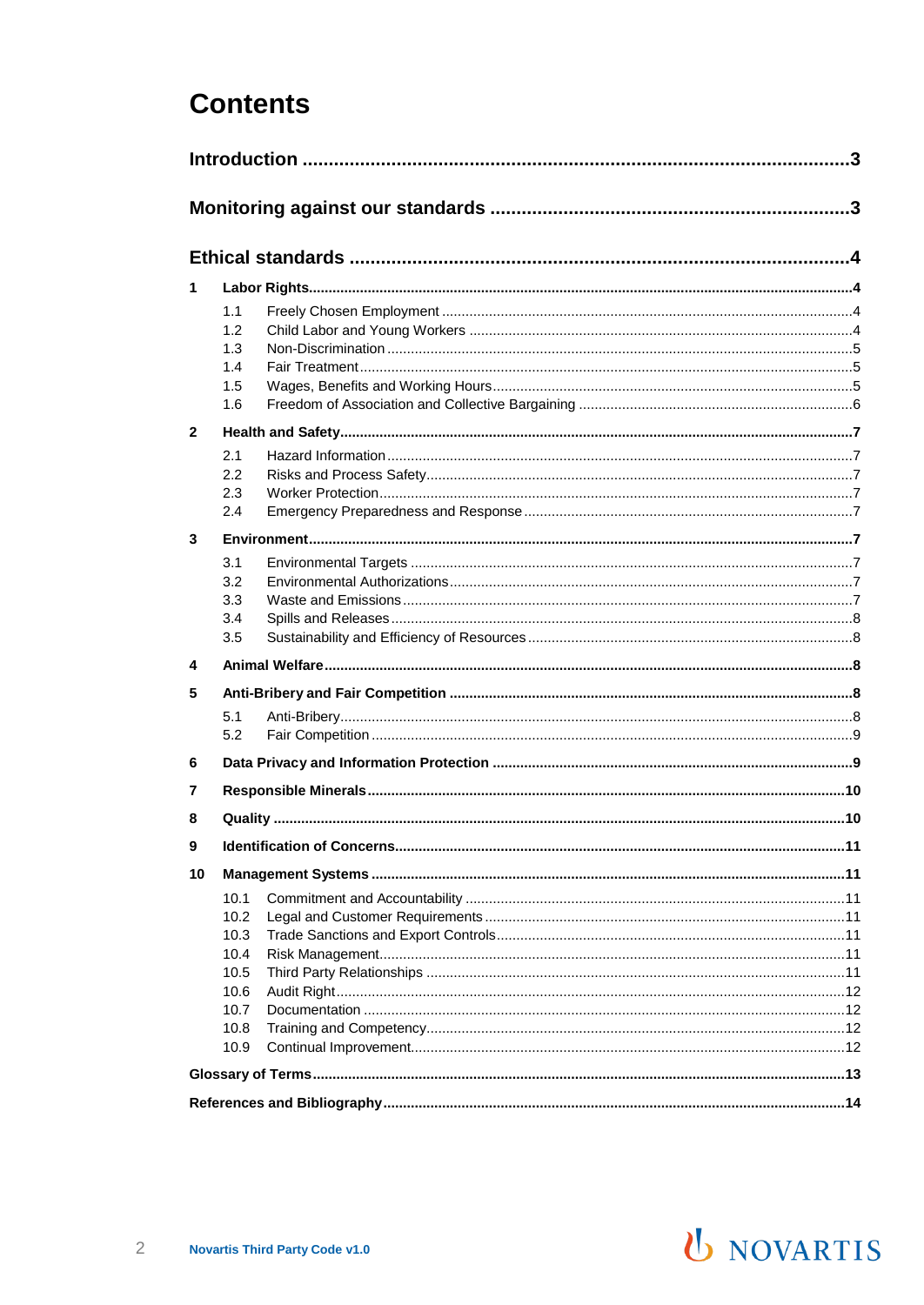## **Introduction**

"High Performance with Integrity" is a Novartis strategic imperative.

Novartis promotes the societal and environmental values of the United Nations Global Compact to its Third Parties and uses its influence where possible to encourage their adoption. The Novartis Third Party Code (the "Third Party Code") is based on the United Nations Global Compact, the United Nations Guiding Principles on Business and Human Rights, and other international standards or accepted good practices. The Third Party Code is aligned with the Novartis Code of Conduct.

Novartis requires its Third Parties to comply with the standards defined in the Third Party Code. Furthermore, our Third Parties are expected to adopt with their own suppliers, standards that broadly cover the same principles as contained in our Third Party Code.

Novartis is committed to being a leader in good corporate responsibility and this commitment is embodied in the Third Party Code. The Novartis Third Party Risk Management program has been created to extend the Novartis commitment to corporate responsibility to Third Parties.

Novartis is a member of the Pharmaceutical Supply Chain Initiative (PSCI). The Supplier Code is consistent with the Pharmaceutical Industry Principles for Responsible Supply Chain Management (the "Principles") for ethics, labor rights, health and safety, environment and related management systems.

- Novartis supplier programs are consistent with the Principles.
- Novartis believes that society and business are best served by responsible business behaviors and practices. Fundamental to this belief is that business should not only operate in compliance with applicable laws, rules and regulations, but that our behaviors address underlying societal concerns.
- Novartis is aware that differences in cultures and laws create challenges to applying these Principles globally.
- Novartis believes the Principles are best implemented through a continual improvement approach that advances Third Party performance over time.

The Third Party Code does not replace local law. Novartis expects Third Parties to operate in compliance with applicable laws, rules and regulations in addition to the standards contained herein.

The Third Party acknowledges that their engagement is never used by Novartis to create an incentive or reward for prescribing Novartis products or to secure any improper business advantage for Novartis.

Links referenced on this page and a glossary of terms used can be found at the end of this document.

## **Monitoring against our standards**

Adherence to the standards contained in this Third Party Code is one of the criteria used in the Novartis Third Party selection and evaluation process.

Novartis expects Third Parties to adhere to applicable legal standards and any higher standards contained herein. Under some circumstances, where the Third Parties have shown and continue to show a material commitment to improvement, Novartis is willing to work with them to bring about improvements through engagement and collaboration. This may include audits, development and progress monitoring of corrective action plans, referring Third Parties to external experts, and other reasonable improvement plans.

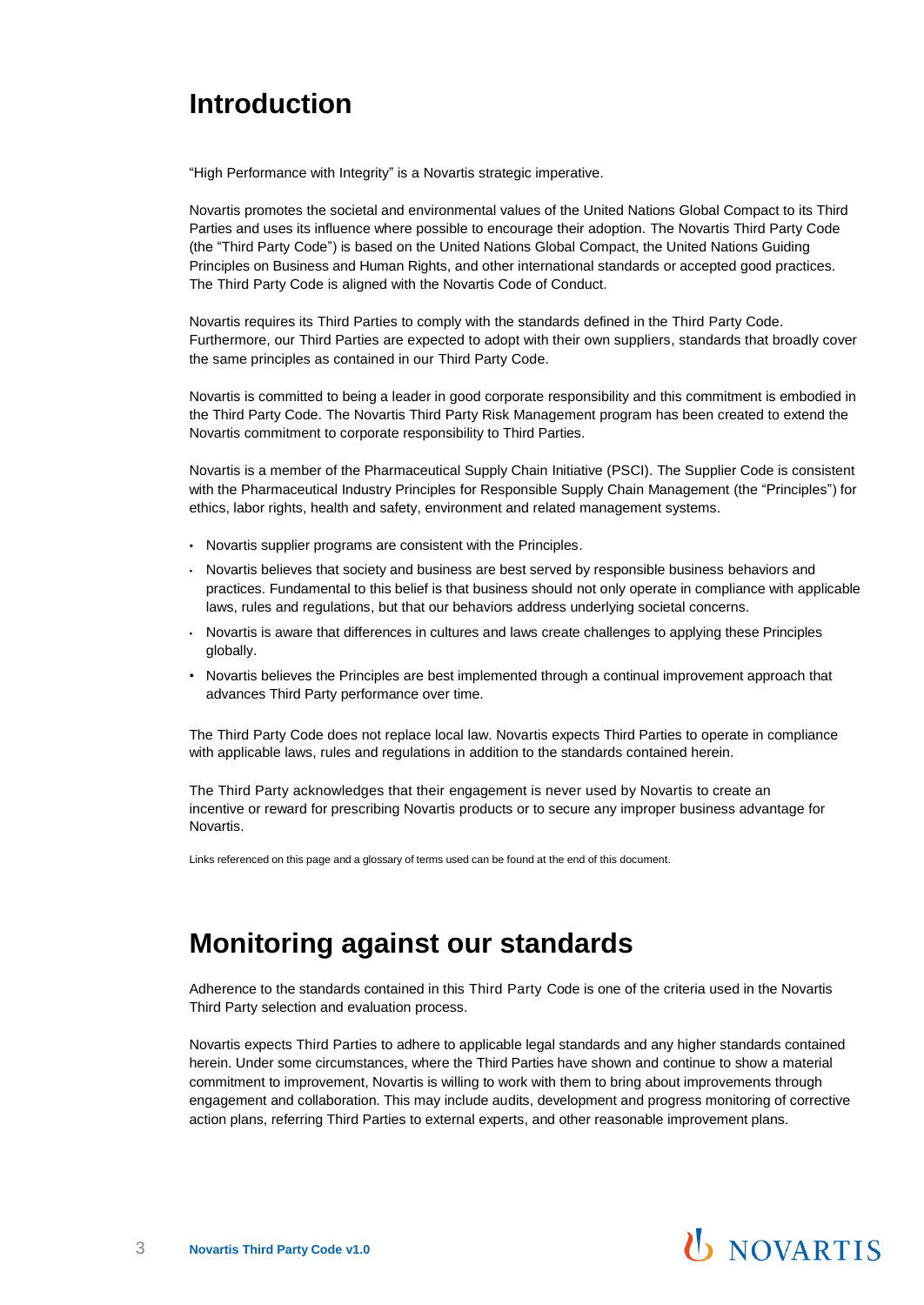## **Ethical standards**

### **1 Labor Rights**

Third Parties shall be committed to uphold the human rights of workers and to treat them with dignity and respect. The labor elements include:

### **1.1 Freely Chosen Employment**

STANDARD Third Parties shall not use forced labor, including, bonded, indentured or involuntary prison labor or engage in any form of slavery or human trafficking.

### REQUIREMENTS **Forced Labor - Management Systems:** A nominated manager with responsibility for HR at each site follows policies and procedures to ensure that all onsite workers have freely chosen to be there and are fully paid for the work they do.

**Prison Labor:** The use of any prison labor is voluntary and clearly communicated to Novartis, and where used, all applicable local laws or international guidance is followed.

**Notice Periods:** Workers are free to leave their jobs after reasonable notice and are paid on time and in full for the work they have done prior to leaving.

**Retention of Identity Papers/Passports:** Workers are not required to hand over their identity papers to secure employment unless required to do so by local law. If this is the case, workers have access to their papers at all times.

**Freedom of movement:** Workers are able to freely come and go from the site or onsite accommodation at all times and are not controlled by security guards (e.g. monitored during breaks, followed to the toilets, etc.).

**Cash deposits:** Workers do not pay "deposits" to secure a job or employer-provided accommodation, nor do they pay excessive "deposits" for tools, training or personal protective equipment necessary to carry out their jobs safely.

### **1.2 Child Labor and Young Workers**

STANDARD Third Parties shall not use child labor. The employment of young workers below the age of 18 shall only occur in non-hazardous work and when young workers are above a country's legal age for employment and the age established for completing compulsory education.

REQUIREMENTS **Child Labor - Management Systems:** A nominated manager with responsibility for HR ensures that there are adequate policies and procedures in place to monitor the ages of workers at each site.

> **Child Labor:** Children below the local minimum working age, the age of compulsory education or the ages set out in the International Labor Organization Core Conventions (whichever is higher) are not employed.

A child is:

- Any young person below the ages defined in the International Labor Organization Core Conventions, which is 15 in Developed Countries or 14 in Less Developed Countries.
- Any young person below the local legal minimum working age where this is higher than 15.
- Any young person below the age of local legal compulsory education where this is higher than 15.

**Remediation:** If children are found working, an appropriate remediation procedure to ensure the welfare of the child is put in place. If children are found working, suppliers will:

• Remove the child from the workplace immediately.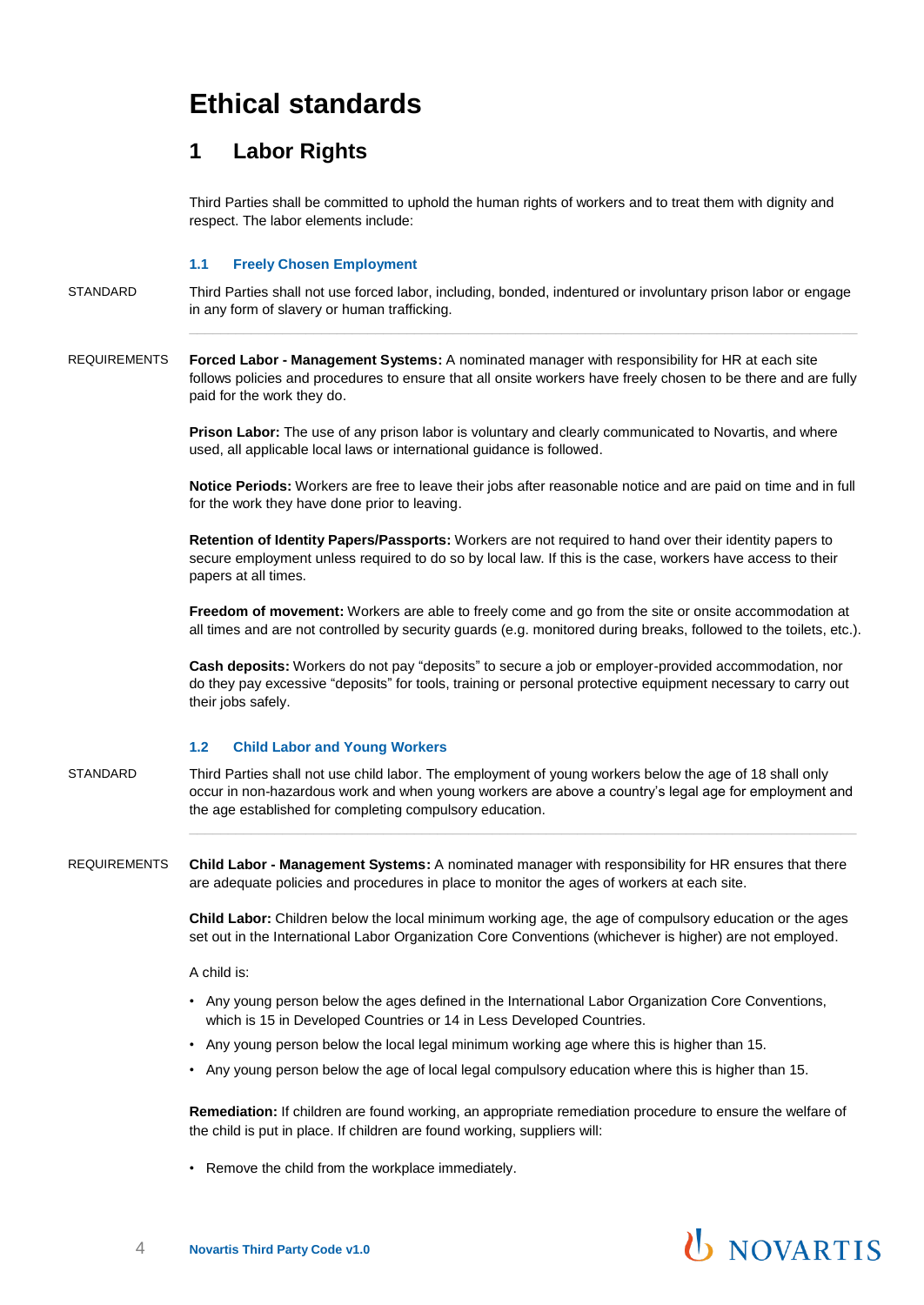• Put in place a suitable plan to support the child, which may involve covering the cost of formal or vocational training, accommodation or other costs as necessary.

**Young Workers:** Young people under the age of 18, legally able to work, do not carry out any hazardous work (chemical handling, strenuous physical labor, etc.) or night shifts, and all applicable local laws are followed, including access to education, training, health checks and number of hours allowed to work, etc.

#### **1.3 Non-Discrimination**

- STANDARD Third Parties shall provide a workplace free of harassment and discrimination. Discrimination for reasons such as race, color, age, gender, sexual orientation, ethnicity, disability, religion, political affiliation, union membership, pregnancy or marital status is not tolerated.
- REQUIREMENTS **Non-Discrimination - Management Systems:** A nominated manager with responsibility for HR ensures adequate policies and procedures are in place at each facility to prevent discrimination as well as manage effective disciplinary procedures. All workers know to whom they can report incidences of discrimination.

**Non-Discrimination:** Workers do not face harassment or discrimination at any time (from recruitment to leaving employment) for any reason such as race, color, race, age, gender, sexual orientation, ethnicity, disability, religion, political affiliation, union membership, pregnancy or marital status. Potential recruits are not pregnancy-tested unless required by local law and pregnant women are not discriminated against in accordance with local laws.

### **1.4 Fair Treatment**

- STANDARD Third Parties shall provide a workplace free of and with no threat of harsh and inhumane treatment, including any sexual harassment, sexual abuse, corporal punishment, mental or physical coercion or verbal abuse of workers.
- REQUIREMENTS **Fair Treatment - Management Systems:** A nominated manager with responsibility for HR ensures adequate policies and procedures are in place so that all workers receive fair treatment. Workers understand disciplinary and grievance procedures, and fines imposed on workers as part of a disciplinary action are legal and fair.

Supervisors and managers found abusing workers are disciplined accordingly.

**Harassment or Abuse:** Workers neither face nor are threatened with bullying, sexual harassment, sexual abuse, corporal punishment, mental or physical coercion or verbal abuse.

**Role of Security Personnel:** Workers are not subject to unreasonable body searches. Physical security searches are only carried out by authorized bodies, according to local legal standards, and by same-sex security guards.

**Fair Treatment - Bribery:** Workers do not have to pay other workers to avoid victimization or preferential treatment.

#### **1.5 Wages, Benefits and Working Hours**

STANDARD Third Parties shall pay workers according to applicable wage laws, including minimum wages, overtime hours and mandated benefits.

> Third Parties shall communicate in a timely manner with workers regarding the basis upon which they will be paid. Third Parties are also expected to communicate with the worker whether overtime is required and the wages to be paid for such overtime.

REQUIREMENTS **Wages and Working Hours - Management Systems:** A system is in place to monitor the hours and wages paid to all agency staff onsite, and complete hours and payroll records are kept for all workers onsite at all times.

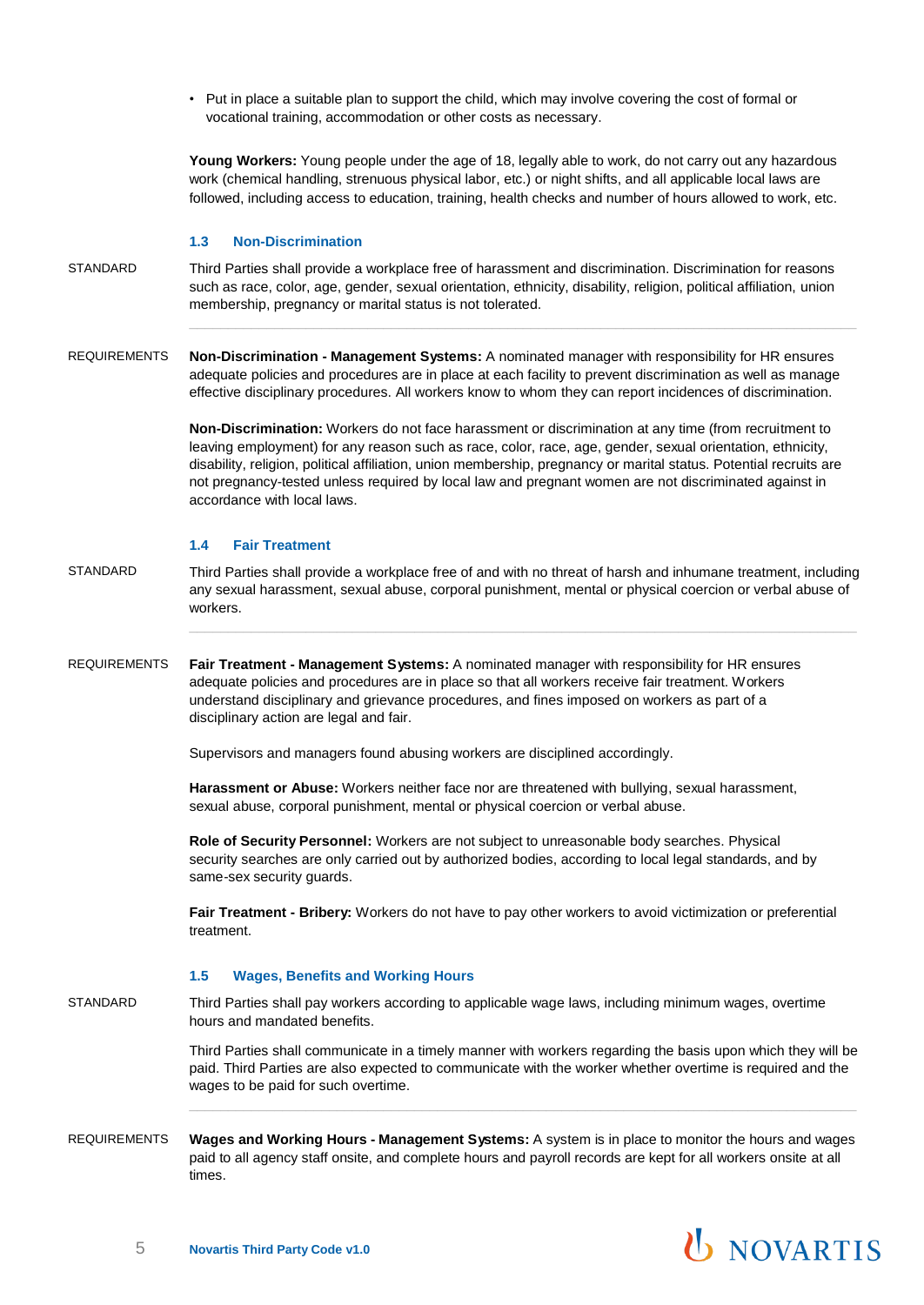**Wages:** Workers are not required to do unpaid work. Workers' monthly pay, or piece rate, is at least at local legal minimum wages or industry benchmarks, and is paid regularly and in full, in accordance with local laws.

**Overtime - Pay:** Overtime is paid according to all local laws, and where these do not exist, as a minimum at the same rate as normal pay, but ideally at a premium rate.

**Benefits and Bonuses:** All legally required benefits and bonuses are paid to workers on time and in full.

**Working Hours:** Working hours are aligned with local laws or industry benchmarks.

**Overtime Hours:** Overtime is voluntary and workers do not regularly work more than 12 hours of overtime per week.

**Time-off and Breaks:** Workers are given time off and breaks in accordance with local laws.

**Communication:** Payment terms are communicated to workers before they start and confirmed in writing. Workers receive written pay slips.

**Deductions:** Deductions for disciplinary issues, lateness and absence are only taken in accordance with local laws.

#### **1.6 Freedom of Association and Collective Bargaining**

STANDARD Open communication and direct engagement with workers to resolve workplace and compensation issues are encouraged.

> Third Parties shall respect the rights of workers, as set forth in local laws, to freely join or not join labor unions, seek representation and join workers' councils. Workers shall be able to communicate openly with management regarding working conditions without threat of reprisal, intimidation or harassment.

REQUIREMENTS **Collective Bargaining:** Workers are able to bargain collectively and understand how to raise issues if they wish. Where collective agreements are in place, they are communicated to all workers in a language they can understand.

> **Trade Union/Worker Representation Rights:** Workers are freely able to join or form a trade union or worker committee without fear of reprisal or discrimination. Worker representatives are granted reasonable time and access to facilities, such as meeting rooms, to carry out their role, in accordance with local laws.

**Parallel Means:** Where local laws restrict trade unions, workers are able to form worker committees, if they so choose.

### **Health, Safety and Environment**

Given the breadth, complexity and size of the Novartis supply chain, the outlined standards in section 2 and 3 for Health, Safety and Environment (HSE) provide Third Parties with basic standards and concepts that Novartis expects adherence to throughout its supply chain.

Novartis expects each Third Party to understand the applicable HSE standards for its specific products or services, and to augment these standards with the additional product/service specific standards as necessary. The effectiveness of the protection needs to be verified by trained and experienced or certified subject matter experts.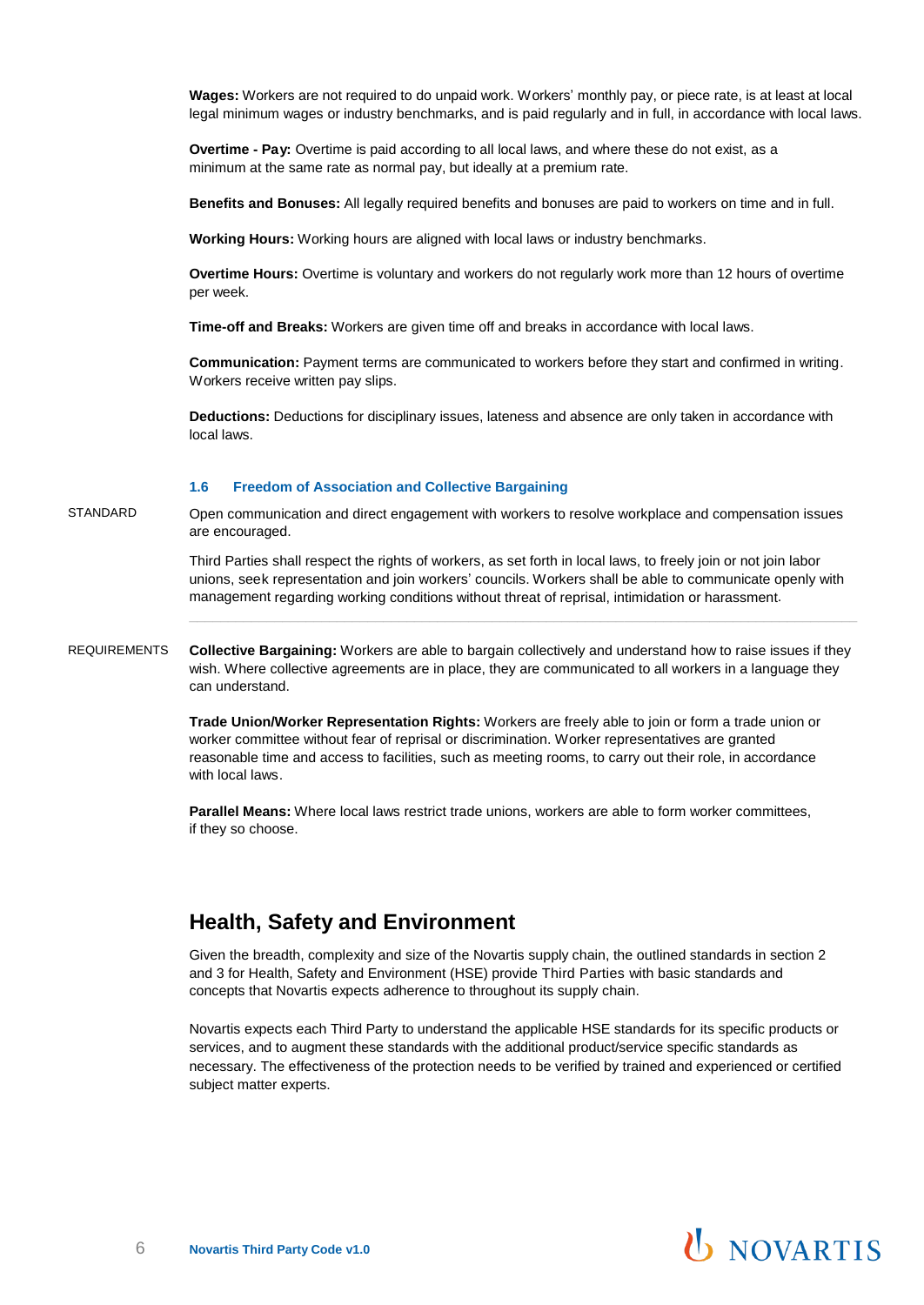### **2 Health and Safety**

Third Parties shall comply with all applicable health and safety laws and regulations by providing a safe and healthy working environment and, if applicable, safe and healthy company living quarters. The health and safety elements include:

### **2.1 Hazard Information**

STANDARD Third Parties shall have programs and systems in place to provide workers with safety information relating to hazardous materials and education to protect them from potential hazards. Hazardous materials can include but are not limited to raw materials, isolated intermediates, products, solvents, cleaning agents, and wastes.

### **2.2 Risks and Process Safety**

STANDARD Third Parties shall have systems and programs in place to identify both occupational and process hazards. They should quantify such hazards and define the risk levels appropriately, and have programs and systems in place to prevent or mitigate these risks (e.g. catastrophic releases of chemicals, fumes, dust).

### **2.3 Worker Protection**

STANDARD Third Parties shall have systems and processes in place to protect workers from exposure to chemical, biological and physical hazards (including physically demanding tasks) in the workplace and companyprovided living quarters.

### **2.4 Emergency Preparedness and Response**

STANDARD Third parties shall develop and distribute emergency plans across their facilities and company-provided living quarters. Third Parties should minimize the potential impact of any emergency by implementing suitable emergency plans and response procedures.

### **3 Environment**

Third Parties shall comply with all applicable environmental laws and regulations. All required environmental permits, licenses, information registrations and restrictions shall be obtained, and their operational and reporting requirements followed, specifically:

### **3.1 Environmental Targets**

STANDARD Our ambition is to be a catalyst for change and the leader in environmental sustainability. We will drive sustainability through our own operations and ultimately across our value chain to become carbon neutral, plastic neutral and water sustainable before the end of 2030. It is expected that Third Parties actively contribute and support us to achieve our ambitious environmental targets through collaboration with us and implementation of environmental improvement opportunities.

### **3.2 Environmental Authorizations**

STANDARD Third Parties shall have processes and systems to conform with applicable environmental laws and regulations. Required environmental permits, licenses, information registrations and restrictions shall be obtained and their operational and reporting requirements followed.

### **3.3 Waste and Emissions**

STANDARD Third Parties shall have processes and systems in place to ensure the safe handling, movement, storage, recycling, reuse, or management of waste. Any generation and disposal of waste, emissions to air and discharges to water, with the potential to adversely impact human health or the environment (giving priority to Active Pharmaceutical Ingredients) shall be appropriately minimized, properly managed, controlled and/or treated prior to release into the environment.

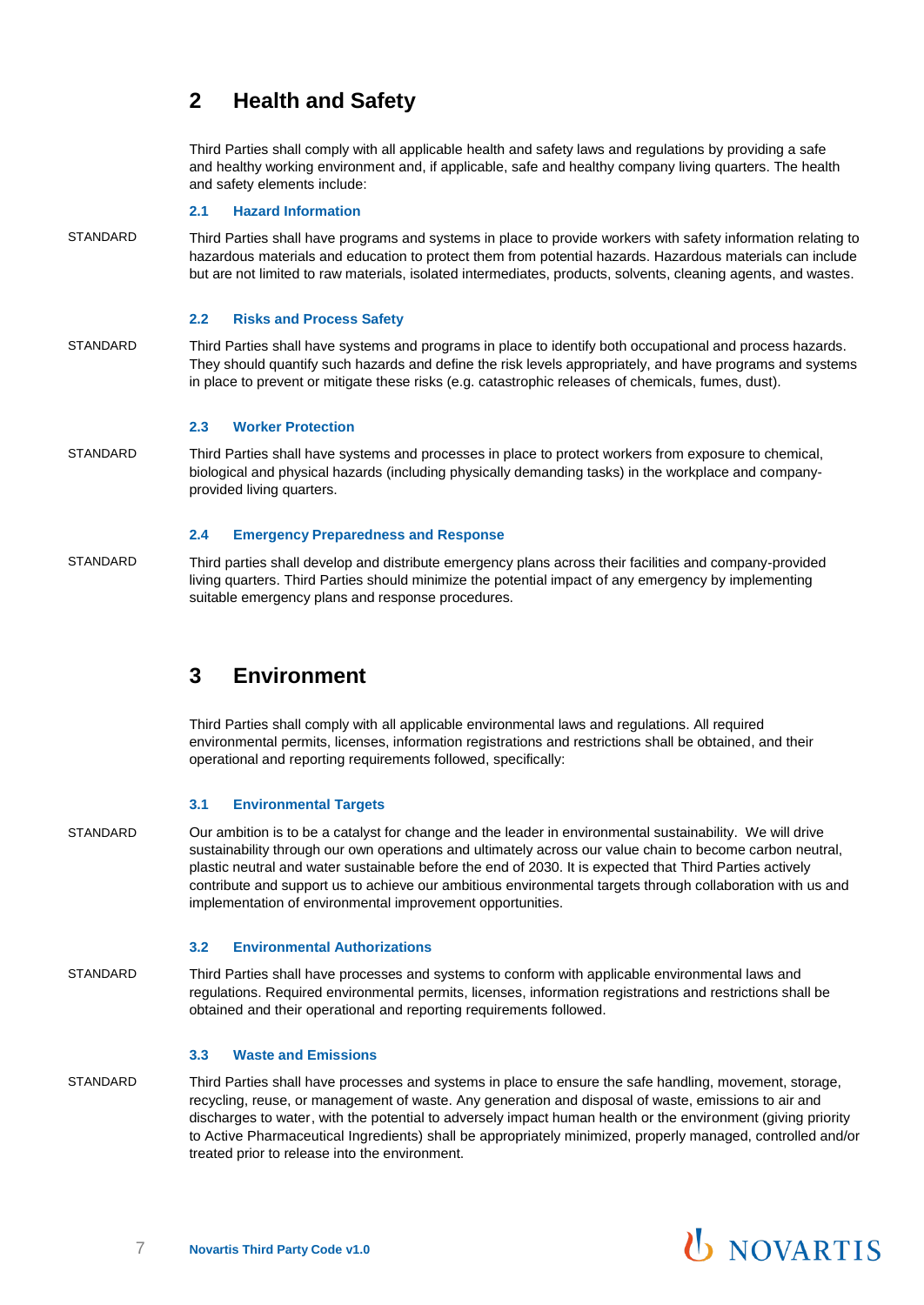### **3.4 Spills and Releases**

STANDARD Third Parties shall have processes and systems in place to prevent and mitigate accidental and diffusive spills and releases to the environment.

#### **3.5 Sustainability and Efficiency of Resources**

STANDARD Third Parties shall have processes and systems in place to optimize the use of all relevant resources sustainably, such as energy, water and materials.

### **4 Animal Welfare**

- STANDARD Animals shall be treated respectfully, with pain and stress minimized. Animal testing should be performed after consideration to replace animals, reduce the numbers of animals used or refine procedures to minimize distress. Alternatives should be used wherever scientifically valid and acceptable to regulators.
- REQUIREMENTS Novartis is committed to globally achieving high standards of Animal Welfare whenever animals are involved in a Novartis study or procedure. The Novartis Animal Welfare Standard applies to all internal and Novartis external animal studies. It corresponds with the US regulations, namely the AW Act (USC 7; 1966) and Regulations, and the US Guides for the Care and Use of Laboratory and Agricultural Animals (including all vertebrates). More stringent criteria apply for Non-Human Primates.

Third Party is required to comply with all applicable local and national laws and regulations relating to Animal Welfare. In addition, it is required to comply with the following key principles, which embody the Third Party requirements of the Novartis Animal Welfare Policy (where local/national laws and regulations impose stricter requirements, the stricter requirements shall be followed):

- The welfare of animals is of primary concern.
- The Three Rs (Replace, Reduce, Refine) are applied.
- Studies are carried out by well-trained, competent and experienced personnel.
- Finished cosmetics and their ingredients will not be tested on animals.
- Only animals specifically bred for research purposes are purchased and used, except for some farm animals, companion animals used in clinical studies, and fish.
- Animals are treated respectfully and cared for in accordance with the particular needs of the given species and individual, as defined by current veterinary care and practice guidelines for animals used in experiments.
- Animals experience the minimum amount of discomfort, distress or pain and appropriate methods for sedation, analgesia or anesthesia are utilized whenever possible.
- Particular care and attention is paid to the transportation of animals, including use of appropriate and adequate devices and/or facilities for transport in accordance with applicable guidelines and legal requirements.
- The principles and requirements apply to Novartis-initiated studies performed at third-party facilities (e.g. contract research organizations, universities and other companies).

### **5 Anti-Bribery and Fair Competition**

### **5.1 Anti-Bribery**

STANDARD Third Parties - shall not bribe any public official or private person and shall not accept any bribes. No intermediaries, such as agents, advisers, distributors or any other business partners, shall be used to commit acts of bribery.

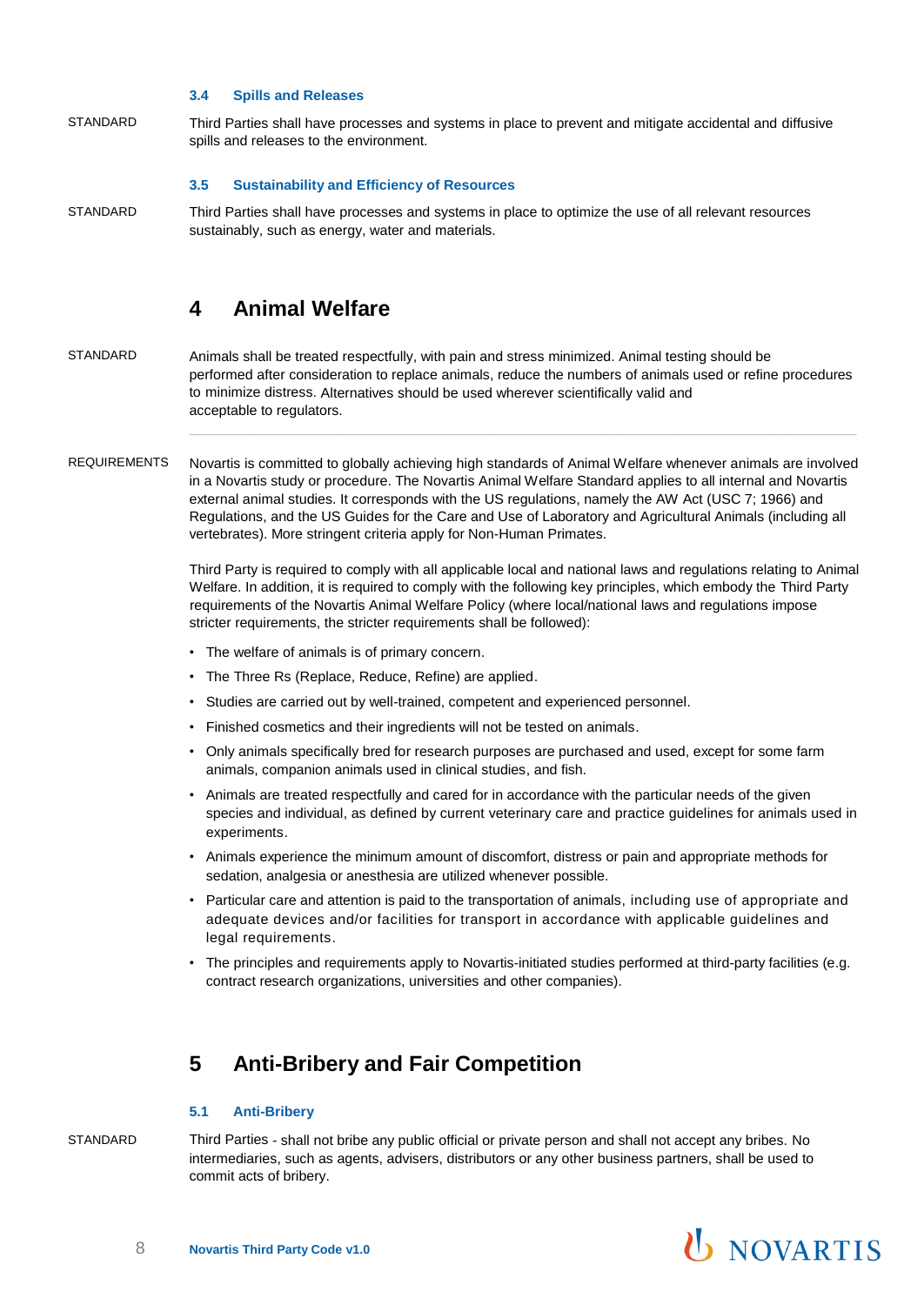Third Parties shall comply with applicable laws and regulations and industry standards related to anticorruption.

REQUIREMENTS **Facilitation Payments:** No facilitation payments are made, irrespective of whether or not local law permits them.

> **Gifts, Hospitality and Entertainment:** Gifts, hospitality and entertainment are never offered, promised or provided with the intent of causing the recipient to do something favoring the Third Party and/or Novartis, to reward such behavior, or to refrain from doing something disadvantaging the Third Party and/or Novartis. Gifts, hospitality and entertainment are modest, reasonable and infrequent, so far as any individual recipient is concerned.

**Grants, Donations and Sponsoring:** Grants and donations are only given if the supplier and/or Novartis do not receive, and are not perceived to receive, any tangible consideration in return. Grants and donations are not perceived to reward any tangible consideration. Sponsoring is not to be used (or perceived to be used) to receive an improper commercial advantage in return. Sponsoring must never reward (or be perceived to reward) an improper commercial advantage.

**Political Contributions:** If the Third Party chooses to make political contributions, they must be made in compliance with all applicable laws, regulations and industry codes and standards, and must not be made with the expectation of direct or immediate return for the supplier or Novartis.

**Lobbying:** Lobbying is not to be misused for any corrupt or illegal purposes, or to improperly influence any decision.

**Public Officials:** Any relationship between the Third Party and public officials is in strict compliance with the rules and regulations to which they are subject (i.e. any applicable rules or regulations in the particular country relating to public officials or that have been imposed by their employer). Any benefit conveyed to a public official is fully transparent, properly documented, and accounted for.

### **5.2 Fair Competition**

STANDARD Third Parties shall conduct their business consistent with fair and vigorous competition. They shall employ fair business practices, including accurate and truthful advertising.

Third Parties shall comply with all fair competition and antitrust laws and regulations.

### **6 Data Privacy and Information Protection**

STANDARD Third Parties shall establish and maintain adequate personal data and information security protection for the information that they, and any third parties acting on their behalf, process.

> Third Parties will operate in a manner that is consistent with applicable data protection/privacy laws and aligned with industry standards for the protection and security of all information, including Personal Information.

REQUIREMENTS **Proper Protection of Personal Information:** Third Parties shall have the proper organizational structure, processes and procedures to ensure the protection, confidentiality, integrity and availability of information against accidental, unauthorized or unlawful loss, destruction, alteration, disclosure, use or access.

> **Proper Security Measures:** Third Parties must have adequate policies and procedures in place, which address technical and organizational security and take reasonable steps to stay current and to confirm on a periodic basis, compliance with those. Such policies and procedures must include for Suppliers only, at minimum, the Information Security Controls for Suppliers [\(https://www.novartis.com/our](https://www.novartis.com/our-company/corporate-responsibility/reporting-disclosure/codes-policies-guidelines)[company/corporate-responsibility/reporting-disclosure/codes-policies-guidelines\)](https://www.novartis.com/our-company/corporate-responsibility/reporting-disclosure/codes-policies-guidelines)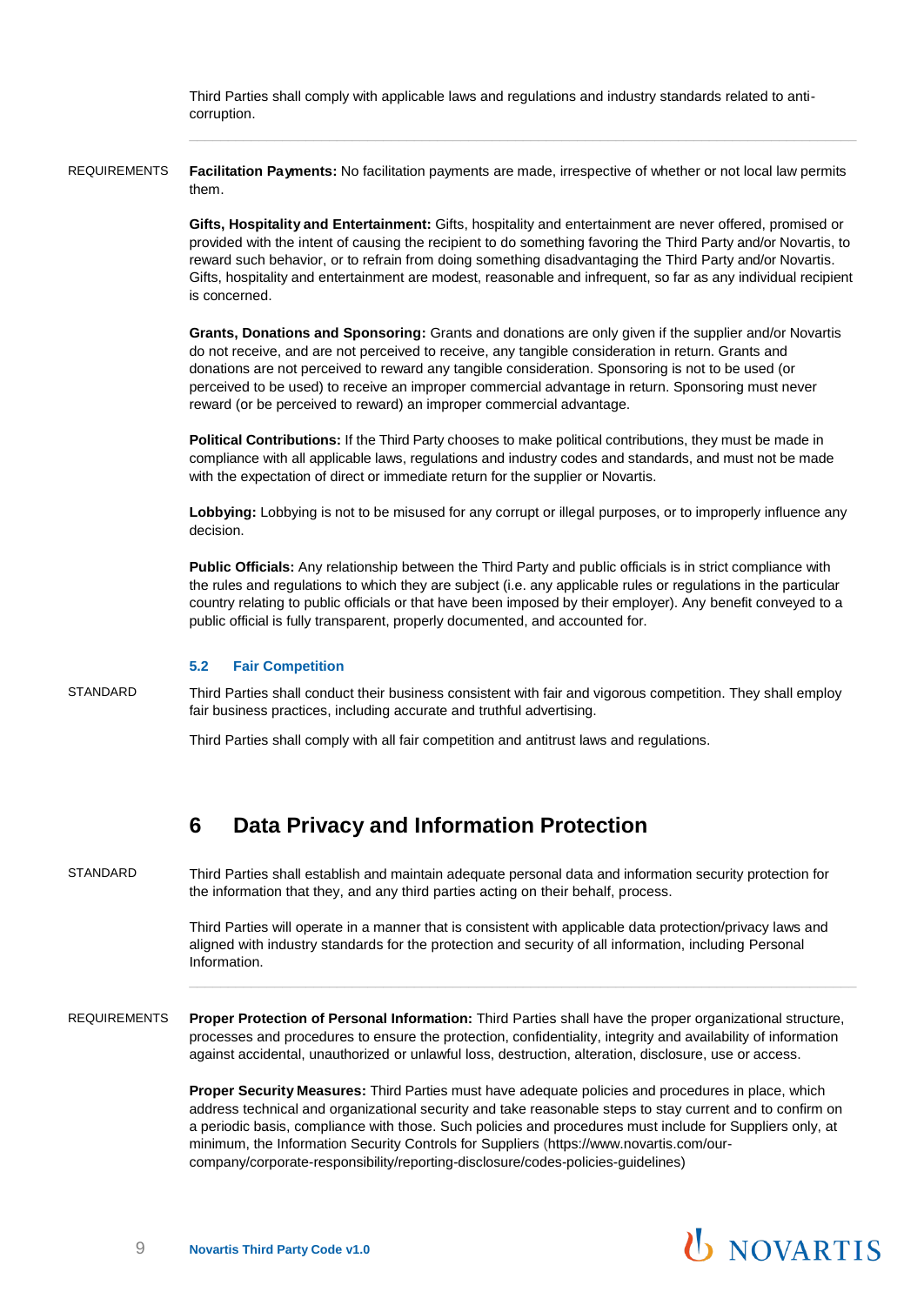**Compliance with Cross-Border Transfer Restrictions:** Third Parties must have adequate safeguards, rules and procedures to ensure that they remain in compliance with all applicable laws that govern crossborder data transmissions, where applicable.

**Data and/or Information Breach Notification**: Third Parties shall notify Novartis for any suspected or actual data breach concerning the services/deliverables/goods provided. Third Parties shall appropriately assist Novartis in any investigations in response to a data or information breach.

### **7 Responsible Minerals**

STANDARD Third Parties shall support Novartis commitment to seek to identify, reduce and, where possible, eliminate the use of certain minerals known as 3TG that have been identified as included in Novartis products and that have been determined to have directly or indirectly financed or benefitted armed groups in the Democratic Republic of Congo (DRC) or its adjoining countries.

### REQUIREMENTS Third Parties shall:

- Help identify the source of 3TGs in products, components or materials supplied to Novartis by suppliers (including the smelter or refiner where such 3TGs were processed and the country of origin of the 3TGs where possible through reasonable means);
- Cooperate with Novartis in its due diligence process and in responding to its requests for information relating to minerals used in our products;
- Provide, upon request, reasonable evidence of supplier's performance of similar due diligence with respect to any of their suppliers or sub-contractors involved in the production of the materials or products supplied to Novartis or any components of those materials or products;
- Work with Novartis to assess opportunities for alternative sources where 3TG responsible minerals are identified.

### **8 Quality**

STANDARD Third Parties shall ensure that they are providing materials, products and services that comply with applicable laws, regulations, health authority standards industry guidance and any additional customer requirements.

> Third Parties shall, where applicable, abide by the Quality Contract in place governing GMP activity, expectations and requirements.

REQUIREMENTS Third Parties that are subject to GMP requirements shall:

- Hold and maintain the necessary manufacturing licenses, permits and registrations (or comparable authorizations) in respect of the materials, products and/or services supplied to Novartis and for the relevant facility issued by relevant regulatory authorities
- Ensure that all data relevant for any activities conducted to provide materials, products and/or services to Novartis, is accurate, controlled, safe from manipulation or loss and compliant with all health authority standards and industry expectations for data integrity
- Take measures to ensure security and integrity of the supply chain including but not limited to measures for anti-tampering, anti-counterfeiting, product serialization requirements etc.
- Co-operate with Novartis in implementing new or changed health authority standards or expectations in time for regulatory implementation.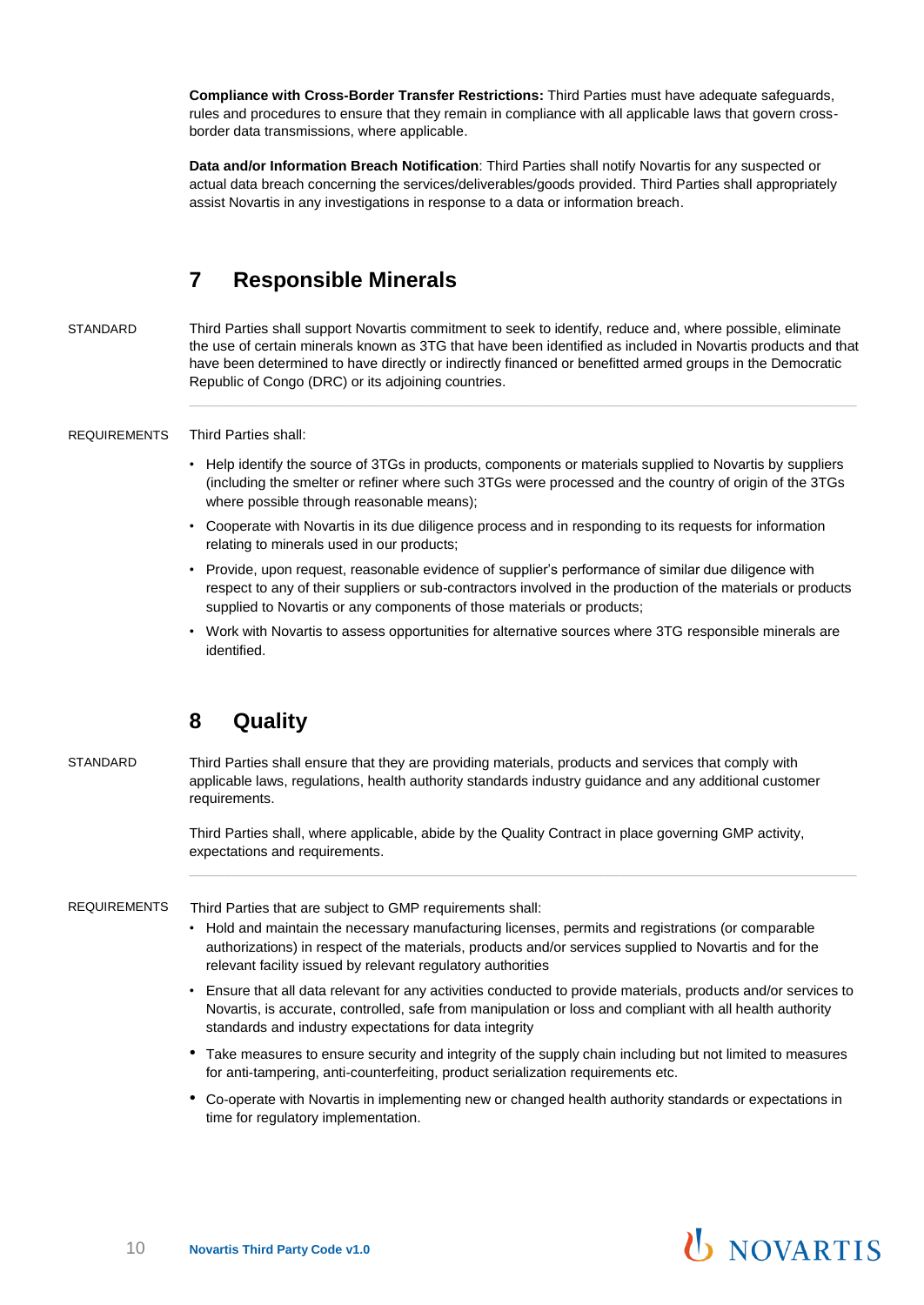### **9 Identification of Concerns**

STANDARD All workers should be encouraged to report concerns or illegal activities in the workplace, without threat of reprisal, intimidation or harassment. Third Parties shall investigate and take corrective action if needed.

> All workers may also report any concern about work being done on behalf of Novartis to: [business.practicesofficer@novartis.com.](mailto:business.practicesofficer@novartis.com)

### **10 Management Systems**

Third Parties shall use management systems to facilitate continual improvement and compliance with these standards. Elements of the management systems include:

### **10.1 Commitment and Accountability**

STANDARD Third Parties shall demonstrate commitment to the concepts described in this document by allocating appropriate resources.

#### **10.2 Legal and Customer Requirements**

STANDARD Third Parties shall identify and comply with applicable laws, regulations, standards and relevant customer requirements.

### **10.3 Trade Sanctions and Export Controls**

STANDARD Third Parties shall identify and comply with applicable trade sanctions and export control laws, including but not limited to US, EU and Swiss trade sanctions laws.

### REQUIREMENTS Third Parties shall:

- Confirm that neither they nor their affiliated companies, shareholders or directors, have been previously, or are currently, placed on one of the following restricted parties lists: the U.S. List of Specially Designated Nationals ("SDNs") and Blocked Persons, maintained by the U.S. Treasury Department Office of Foreign Assets Control; the Debarred List and non-proliferation sanctions lists maintained by the U.S. State Department; the EU Consolidated List of Designated Parties; and the Sanctions Embargoes List of Switzerland;
- Confirm they are not currently owned 50% or more, individually or in the aggregate, by one or more SDNs;
- Shall immediately inform Novartis by email (using the mail address[: nto\\_trade.sanctions@novartis.com\)](mailto:nto_trade.sanctions@novartis.com) if during the course of dealings with Novartis: (i) they, their affiliated companies, shareholders or directors are placed on one of the restricted parties lists referenced above; or (ii) they become owned 50% or more, individually or in the aggregate, by one or more SDNs.

#### **10.4 Risk Management**

STANDARD Third Parties shall have mechanisms to determine and manage risk in all areas addressed by this document.

#### **10.5 Third Party Relationships**

STANDARD Third Parties do not sub-contract or otherwise engage with third parties on behalf of Novartis or represent Novartis to third parties, without the prior written consent of Novartis. Similarly, there is no assignment of the contract, without prior written consent of Novartis.

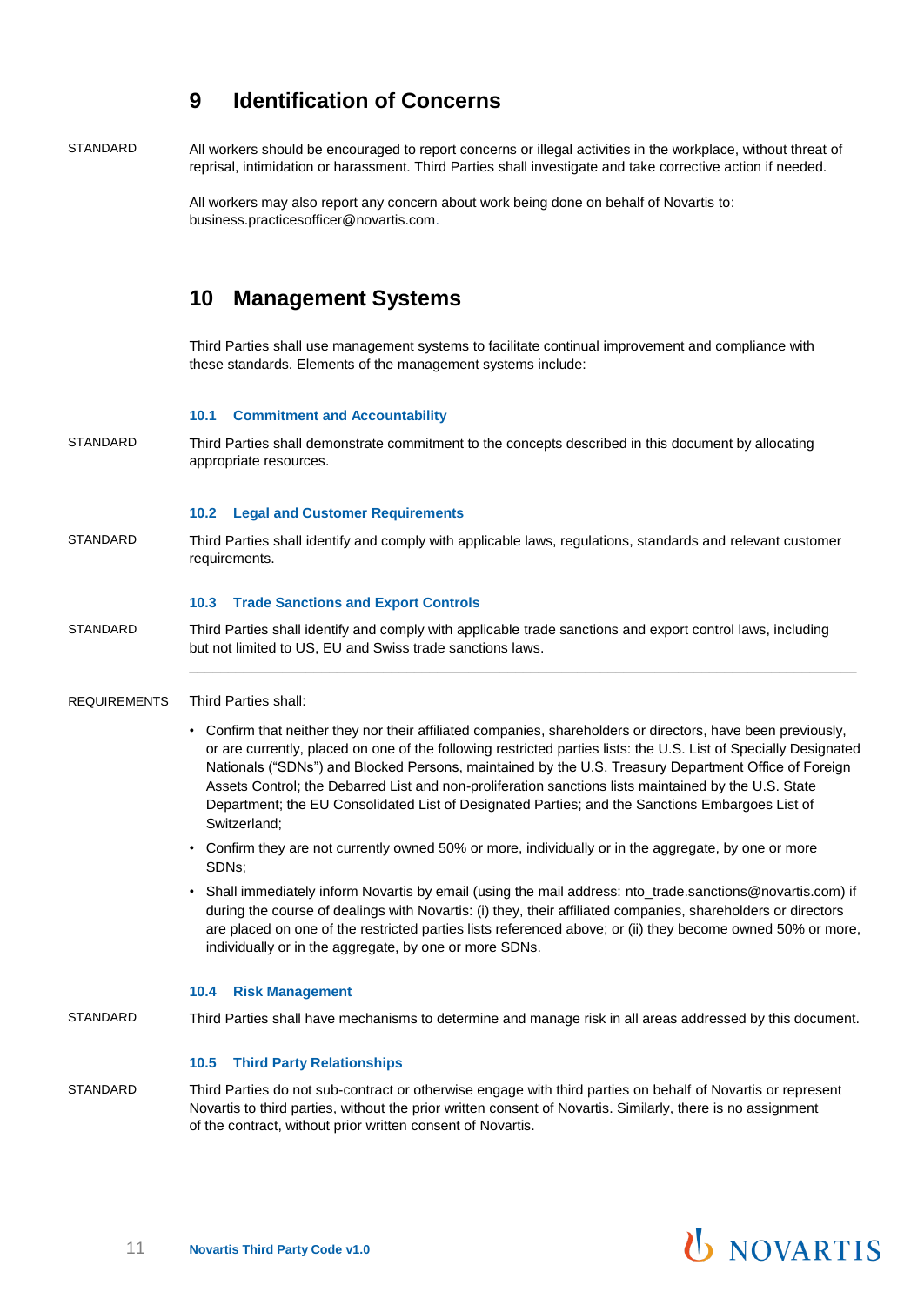### **10.6 Audit Right**

STANDARD Novartis may audit (or engage a third party to audit on their behalf) the Third Party at any time upon reasonable prior notice, to ensure its compliance with the standards in the Third Party Code and to confirm all payments made by Novartis and to third parties. Supplemental audit provisions may also apply as agreed between the parties.

#### **10.7 Documentation**

- STANDARD Third Parties shall maintain documentation necessary to demonstrate conformance with these standards and compliance with applicable regulations.
- REQUIREMENTS Third Parties shall prepare and maintains books and records that document accurately and in reasonable detail all matters related to the supplier's business with Novartis, accounting for all payments (including gifts, hospitality and entertainment or anything else of value) made on behalf of Novartis, or out of funds provided by Novartis.

"Off-the-books" accounts and false or deceptive entries in Third Party's books and records are prohibited. All financial transactions must be documented, regularly reviewed and properly accounted for. A copy of this accounting is available to Novartis upon request.

Third Parties shall ensure that all relevant internal financial controls and approval procedures are followed and that the retention and archive of books and records is consistent with the Third Party's own standards and tax and other applicable laws and regulations. More specific record retention requirements may be agreed between the parties.

#### **10.8 Training and Competency**

STANDARD Third Parties shall educate their employees to make ethical decisions in compliance with laws, regulations and contract requirements. If required, Novartis has the right to train.

### **10.9 Continual Improvement**

STANDARD Third Parties are expected to continually improve by setting performance objectives, executing implementation plans and taking necessary corrective actions for deficiencies identified by internal or external assessments, inspections and management reviews.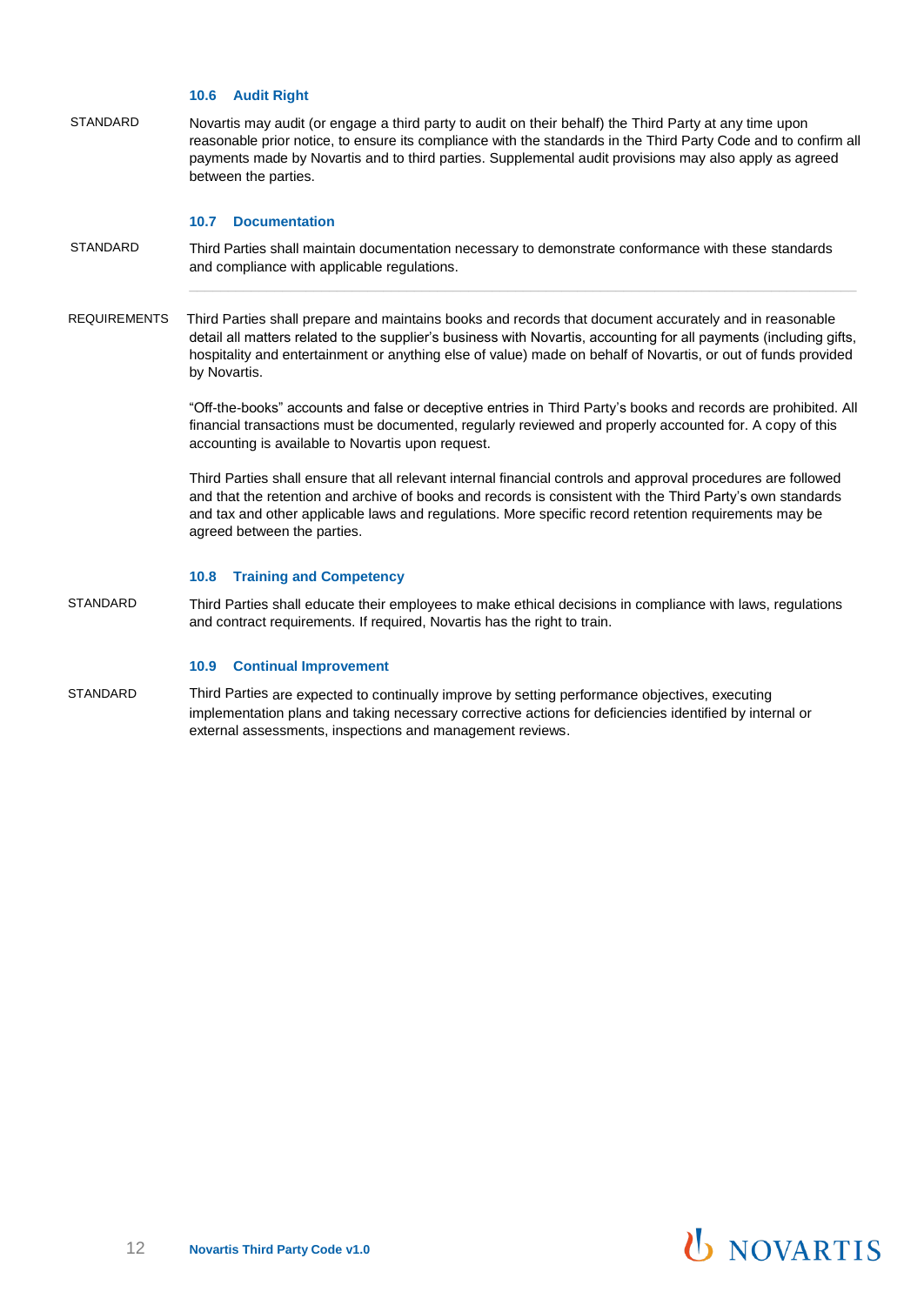### **Glossary of Terms**

**3TG:** Tin (Cassiterite), Tantalum (Coltan, Columbite-Tantalite), Tungsten (Wolframite) and Gold as defined in the 2010 Dodd-Frank Act, Section 1502.

**Business Development & Licensing Partner**: any third party with whom a product in-licensing agreement has been contracted with Novartis.

### **Data Protection Laws/Legislation**:

- a. The EC Data Protection Directive (Directive 95/46/EC)
- b. The Swiss Federal Act on Data Protection of 19 June 1992
- c. All other existing or new applicable laws/regulations relating to or impacting on the processing of Personal Data of a data subject and/or its privacy.

**Human Trafficking:** The transporting, harboring, recruiting, transferring or receiving of persons by means of threat, force, coercion, abduction or fraud for labor or services.

#### **Personal Data/Personal Information**:

- a. Any information relating to an identified or identifiable person, including without limitation electronic data and paper-based files that contain information such as name, home address, office address, e-mail address, age, gender, family information, profession, education, professional affiliations or salary
- b. Non-public personal information, such as national identification number, passport number, social security number, driver's license number
- c. Health or medical information, such as insurance information, medical prognosis or treatment, diagnosis information or genetic information; and including coded clinical trial patient data
- d. Sensitive personal information, such as race, religion, disability, trade union memberships or sexuality
- e. Any data or information that is qualified as Personal Information or Personal Data under the applicable Data Protection Legislation.

**Quality Contract**: A quality contract is a legal agreement that helps to assign the quality assurance responsibilities between the contract giver and contract acceptor for current GxP requirements and compliance, details any specific requirements regarding the product provided via written specifications, establishes the expectations for providing acceptable services, quality processes, analysis and/or products and ensures the agreed upon quality activities between the parties involved are carried out.

**Research Collaborator(s):** research organizations (CROs) and/or academic research organizations (AROs).

**Standards:** Collectively the standards and corresponding requirements set out in this Third Party Code.

**Supplier(s):** An external natural or legal person/entity outside the Novartis group of companies from whom Novartis sources goods (including intangibles such as digital products) and/or services.

**Third Party/Third Parties**: for the purpose of the scope of the Third Party Code includes the following third parties: Suppliers, Universities, Research Collaborators and Business Development & Licensing Partners. Third parties that buy or sell Novartis products are not currently in scope.

**Universities**: Institutions and collaborators carrying out research for or on behalf of Novartis, where Novartis is acting as the sponsor, including collaborators of both CROs and AROs.

**Worker:** Any employee, director, officer, staff or personnel engaged or employed by a Third Party, including agency workers, whether on a permanent, temporary or casual basis.